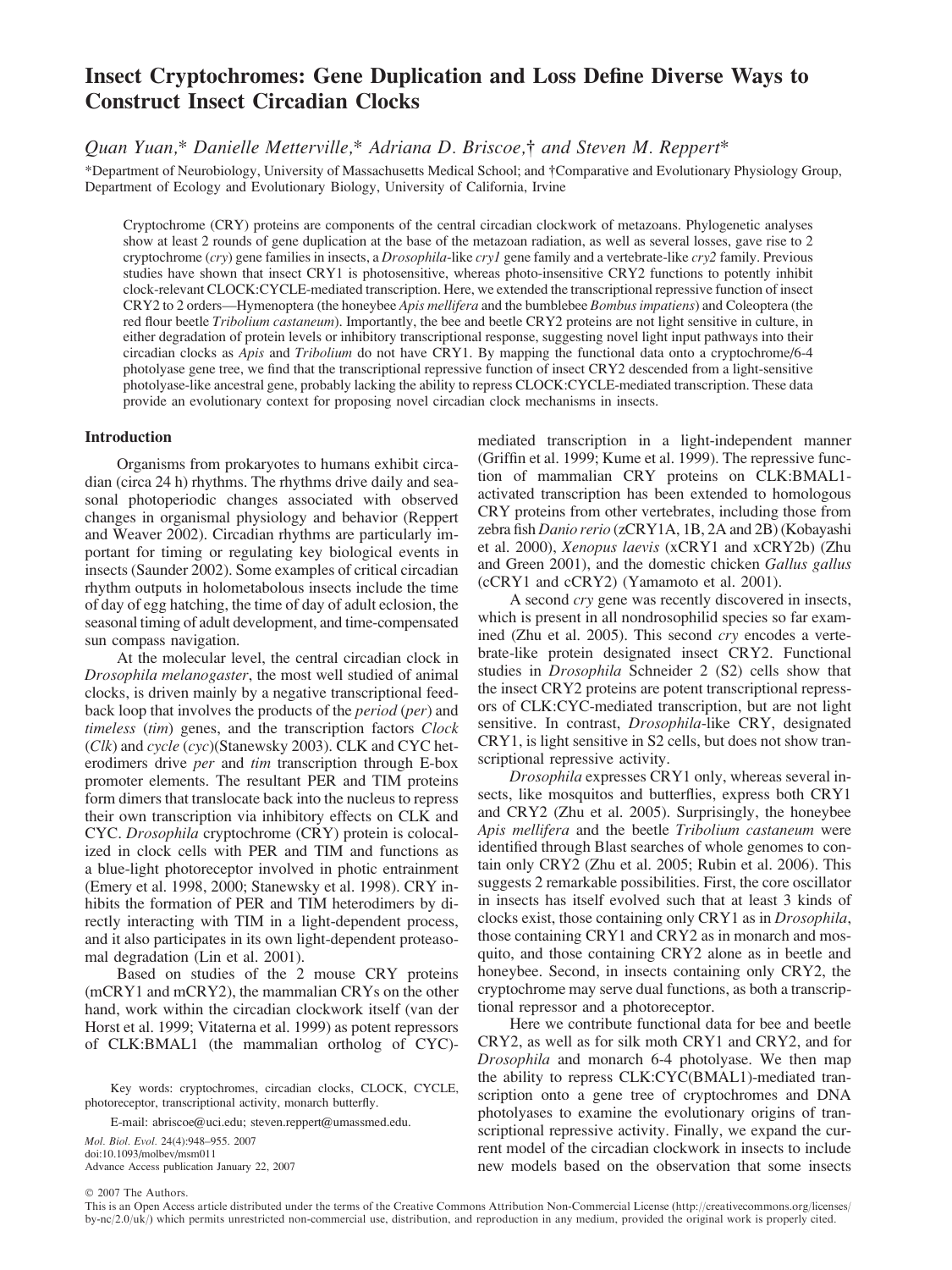have both CRY1 and CRY2, whereas other insects have only CRY2, and based on our findings that all insect CRY2 proteins so far examined are light-insensitive transcriptional repressors.

## Materials and Methods

Polymerase Chain Reaction, Cloning, and Sequencing

cDNA fragments were cloned by either primer-specific or degenerate polymerase chain reaction (PCR). cDNA templates for PCR were prepared from RNA purified from the bodies of the red flour beetle  $T$ . *castaneum*; the heads of the fly Drosophila melanogaster, mosquito Anopheles gambiae, and worker honeybee A. mellifera; and the brains of the worker bumblebee Bombus impatiens and monarch butterfly Danaus plexippus. The ends of the coding regions were obtained by rapid amplification of cDNA ends (RACE, Marathon cDNA Amplification Kit). Complete open reading frames were obtained by Pfu Turbo (Stratagene, La Jolla, CA) PCR from cDNA. Clones were sequenced at core facilities at University of Massachusetts Medical School and the University of California, Irvine.

# Insect Cell Culture, Transfections, and Transcription Assays

S2 cells were maintained at 25 °C, in Schneider's Drosophila media (Gibco/Invitrogen) supplemented with 10% heat-inactivated fetal bovine serum (FBS; Gibco/Invitrogen). The reporter was generated by subcloning a tandem repeat of an E-box element from the monarch per gene promoter into a luciferase reporter vector containing the heat shock promoter 70 (Chang and Reppert 2003). S2 cell expression constructs were generated by subcloning cDNAs into the pAc5.1V5/HisA vector (Gibco/Invitrogen, Carlsbad, CA). Transient transfections and transcriptional assays were performedaspreviouslydescribed (ChangandReppert2003).

# Photosensitivity Assays

Light treatments involved placing S2 cell culture plates under fluorescent lighting (0.2–0.3 mW/cm<sup>2</sup>) at 24 "C in a temperature controlled incubator (Percival Scientific Perry, IA). The duration of light exposure was set according to the experiment. Dark control plates were wrapped in aluminum foil and incubated beside the light-treated plates.

### Western Blots

Western blotting was performed as described previously (Lee et al. 2001). The V5 antibody used for western blots was a monoclonal anti-V5 IgG (Gibco/Invitrogen).

# Phylogenetic Analysis and Character Mapping of Transcriptional Repression

To determine the evolutionary relationships between the newly cloned insect cryptochromes and DNA photolyases and other known gene family members, we conducted a GenBank search. We focused primarily on species for which whole-genome sequences are available. We also examined the literature for sequences assayed for transcriptional repressive activity in cell culture. Among those sequences included in our analysis for which no functional data are available were 3 sequences from the mosquito *Aedes aegypti* genome (cryl, cry2, and 6-4 photolyase), 1 sequence from *X*. *laevis* (*xcry4*), and 3 from the sea urchin Strongylocentrotus purpuratus (cry1a, cry5, and cry1). Altogether, we included 36 sequences from 13 species in our phylogenetic analysis (for species names and GenBank accession numbers, see supplementary table S1, Supplementary Material online). Amino acid sequences were aligned using ClustalW (Thompson et al. 1994) in the Alignment Explorer in MEGA version 3.1 (Kumar et al. 2004).

Both Neighbor-Joining (NJ) and maximum likelihood (ML) analyses were conducted in MEGA 3.1 (Kumar et al. 2004) and PAUP\* (Swofford 2000), respectively. A total of  $1,056$  first  $+$  second nucleotide sites were included. For the NJ analysis, complete deletion of gaps and the Tamura–Nei model of nucleotide evolution were used. For the ML analysis, the GTR +  $\Gamma$  + I model was used with parameters estimated from the data. The reliability of the ML trees was tested by bootstrap analysis using PhyML (Guindon and Gascuel 2003; Guindon et al. 2005) and 500 bootstrap replicates.

Because we were interested in examining the evolution of transcriptional repression, and when this property of vertebrate cryptochromes evolved, we examined the literature for cell culture studies performed in comparable ways to the assays described above. We therefore included in our character mapping those studies which used an E-box promoter, coexpressed with CLK and CYC- (''or'' vertebrate BMAL1-) containing plasmids in the absence of PER. Cryptochromes assayed in this way were scored as either being transcriptional repressors  $(+)$  or not  $(-)$  depending upon the results of the surveyed studies, and these binary data were mapped onto the multi-gene family phylogeny.

### Results and Discussion

The Transcriptional Inhibitory Activity of Insect CRY2 Extends to Bees and Beetles

We expanded our functional analyses of insect cryptochromes by cloning the full-length coding regions of CRY2 from species in 2 additional insect orders—Hymenoptera (which included Apis and the bumblebee, B. impatiens) and Coleoptera (which included Tribolium)—increasing our evolutionary survey of cryptochrome function in holometabolous insects (fig. 1A; supplementary fig. 1, Supplementary Material online). As previously mentioned, analysis of the completed genomes of Apis and Tribolium showed no *cryl* homologs, suggesting that the *cryl* gene has been lost and that only  $crv2$  is present in those species (Zhu et al. 2005; Rubin et al. 2006). We also cloned the full-length cDNAs of CRY1 and CRY2 from another lepidopteran, the Chinese oak silk moth Antheraea pernyi for inclusion in our functional analysis (supplementary fig. 1, Supplementary Material online).

Collectively, we analyzed CRY protein function in 7 insect species, representing 4 insect orders: 2 dipterans, Drosophila and Anopheles; 2 lepidopterans, the monarch butterfly and silk moth A. pernyi; 2 hymenopterans, the honeybee and bumblebee; and the coleopteran *Tribolium*.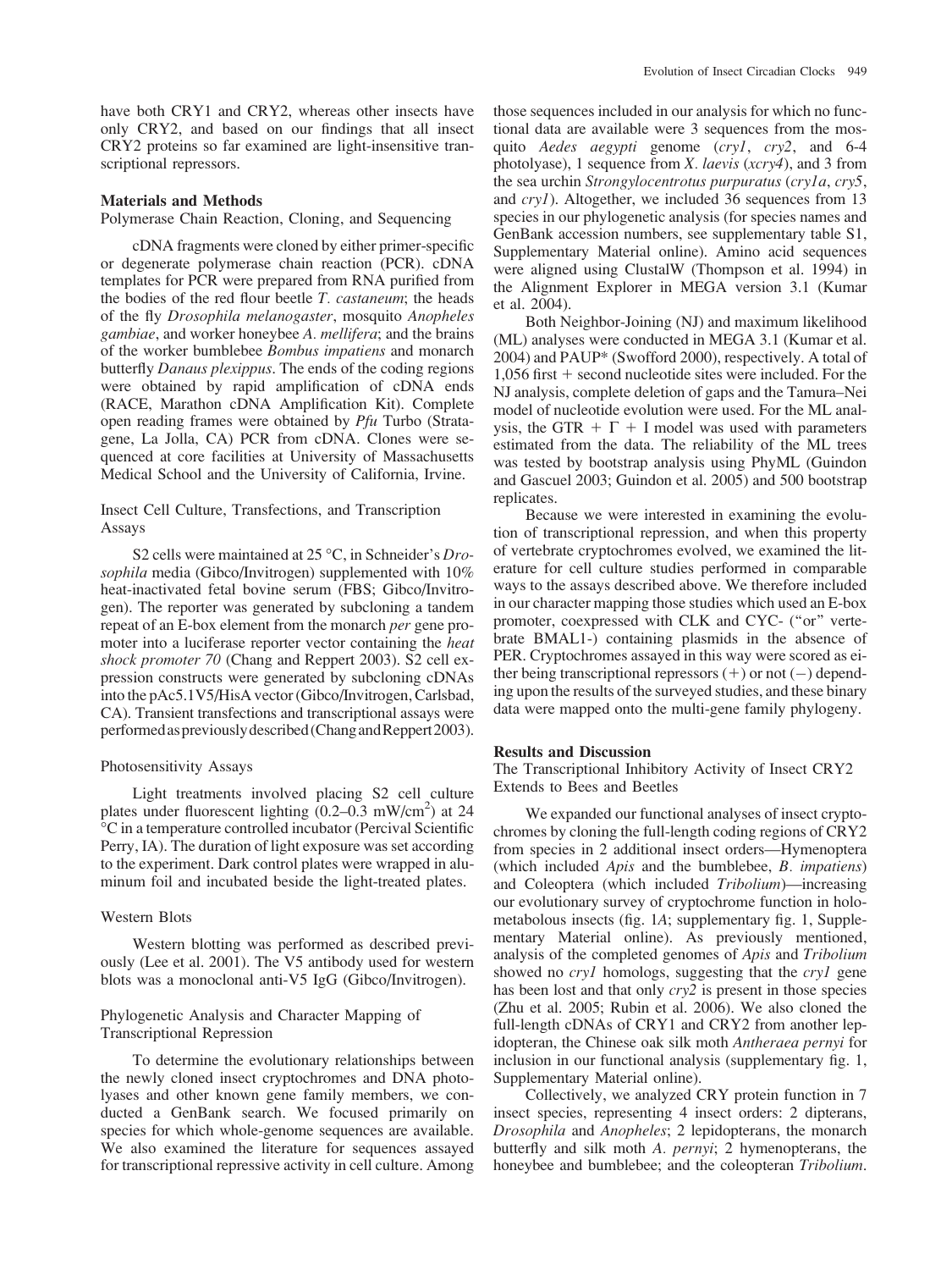

FIG. 1.-Functional analyses of CRY1 and CRY2 proteins from 4 insect orders, Diptera, Lepidoptera, Coleoptera, and Hymenoptera. (A) Cladogram (from left to right) of phylogenetic relationships between Drosophila melanogaster, Anopheles gambiae, Danaus plexippus, Antheraea pernyi, Tribolium castaneum, and Apis mellifera, redrawn from (Savard et al. 2006) with Mus musculus as the outgroup. (B) Insect CRY2 proteins inhibit CLK/CYC-activated transcription. The monarch per E-box luciferase reporter (dpPer4Ep; 10 ng) was used in the presence (lanes 2–12) or absence (lane 1) of dpCLK/dpCYC expression plasmids (5 ng each). The dose of the pAc5.1 expression vector or of each CRY expression construct was 200 ng. Luciferase activity was computed relative to  $\beta$ -galactosidase activity. Each value is the mean  $\pm$  standard error of the mean of 3 replicates. (C) Light suppresses insect CRY1 levels in S2 cells. V5 epitope tagged dCRY (100 ng), agCRY1 (30 ng), agCRY2 (30 ng), dpCRY1 (30 ng), dpCRY2 (50 ng), apCRY1 (100 ng), apCRY2 (100 ng); amCRY2 (200 ng), tcCRY2 (50 ng), or mCRY1 (50 ng) was expressed with V5

For comparison, we also analyzed mouse mCRY1 function. To analyze CRY function, we expressed the full-length coding region of each in S2 cells to assess transcriptional activity and light sensitivity.

To evaluate transcriptional activity, we used a luciferase reporter construct with an E-box enhancer from the monarch butterfly *period* (*per*) gene promoter, as the butterfly per gene is under circadian control in vivo, likely through transcription via the enhancer element (Froy et al. 2003). Cotransfection of the reporter (dpPer4Ep) with monarch CLOCK and CYCLE elicited a large increase in transcriptional activity. Transcription was potently inhibited by all 6 of the insect CRY2 proteins, similar to that found for mouse mCRY1 (fig. 1B; supplementary fig. 2, Supplementary Material online). For Apis and Tribolium, further analysis revealed that transcriptional inhibition was dose dependent (fig. 2A). In addition, western blot analysis of the expressed CRY proteins showed that dpCRY2, amCRY2, and tcCRY2 are equally potent transcriptional repressors (fig. 2A). Drosophila CRY and the other 3 insect CRY1 proteins, including A. pernyi CRY1, did not inhibit CLK:CYC-mediated transcription, similar to what has been previously reported (Zhu et al. 2005).

To assess photosensitivity, we took advantage of the fact that dCRY undergoes a light-dependent reduction in protein levels in S2 cells, likely through proteasomemediated degradation (Lin et al. 2001). For each CRY protein, we therefore examined the ability of a 6-h light pulse to cause a reduction in CRY levels (Froy et al. 2002). Although there was a variation in the degree of the lightinduced decrease, all 4 insect CRY1 proteins exhibited a significant reduction in levels with light exposure, compared with nonlight exposed proteins (fig. 1C). As previously shown, mCRY1 was not degraded by light in S2 cells (Zhu et al. 2005). Importantly, amCRY2, biCRY2, and tcCRY2 did not show any light sensitivity (fig. 1C; supplementary fig. 2, Supplementary Material online). Because these insects appear to only express CRY2, it was possible that their CRY2 proteins served dual functions—not only functioning as transcriptional repressors but also serving as light sensors. However, we found that this is probably not the case, based on their lack of degradation in response to light in S2 cells (fig.  $1C$ ).

The possibility of insect CRY2 light sensitivity was further evaluated by determining whether light alters the ability of dpCRY2, amCRY2, or tcCRY2 to inhibit CLK:CYC-mediated transcription in S2 cells. Parallel sets of cells were transfected with each of the insect CRY2s, with 1 group cultured under constant light and the other group under constant darkness. Compared with constant darkness exposure, the 48 h of constant light during culture caused a modest increase in basal luciferase activity when only the reporter (dpPer4Ep) was expressed (fig. 2B, first

 $\leftarrow$ 

tagged  $\beta$ -galactosidase (20 ng). After either exposure to a 6-h light pulse (open bars) or constant darkness (dark bars), cell extracts were collected, western blotted, and probed with anti-V5 antibody. CRY levels were quantified by densitometry of antibody staining after normalization with  $\beta$ galactosidase. The dark value was plotted as 100%. The results are the mean  $\pm$  SEM of 3 separate transfections. \*P < 0.05; \*\*\*P < 0.001.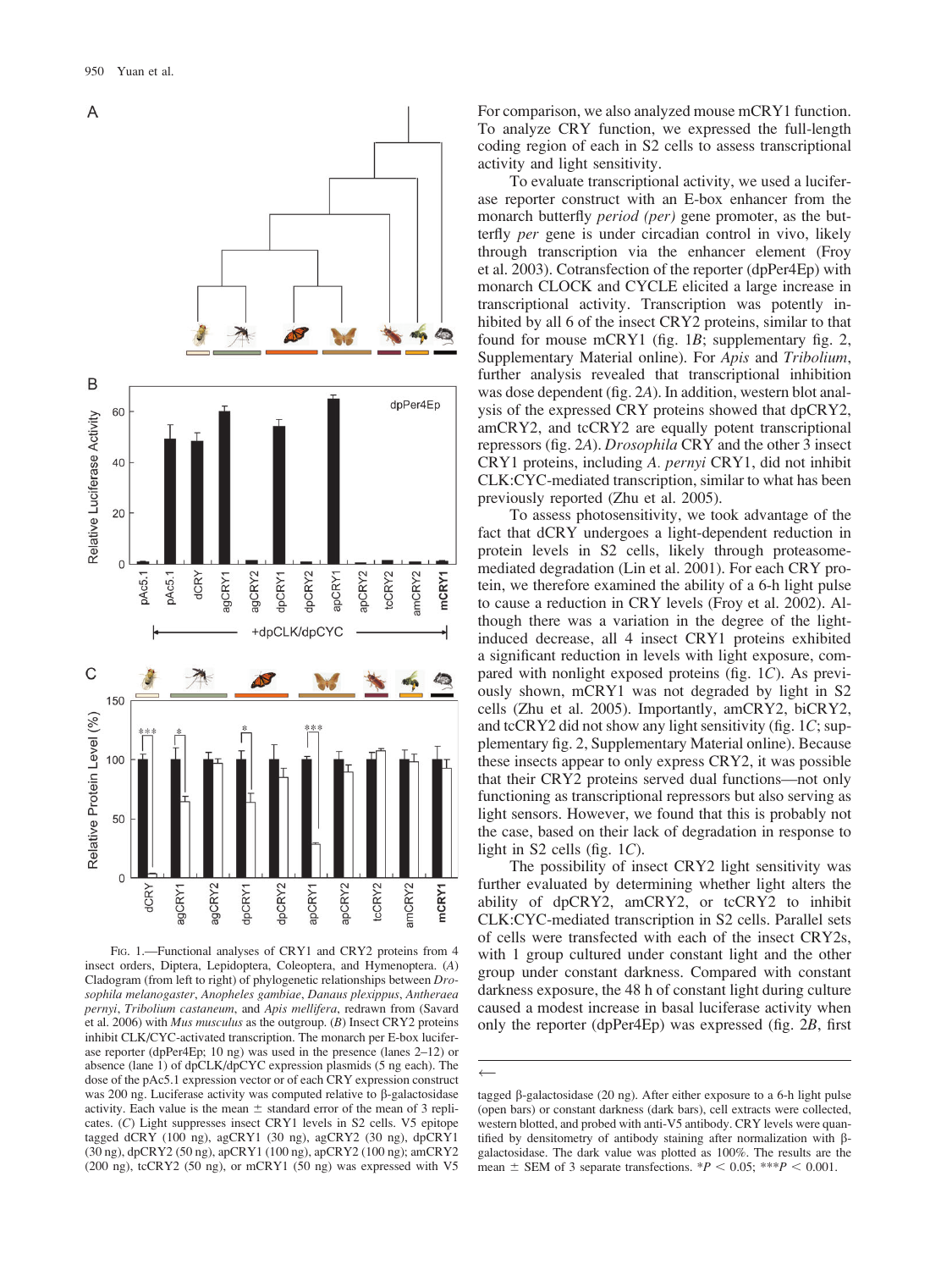

FIG. 2.—Dose-dependent transcriptional responses. (A) Dosedependent transcriptional inhibition of CLK/CYC-activated transcription by D. plexippus dpCRY2, A. mellifera amCRY2, and T. castaneum tcCRY2. The monarch butterfly per E-box enhancer luciferase reporter (dpPer4Ep; 10 ng) was used in the presence  $(+)$  or absence  $(-)$  of dpCLK/ dpCYC expression plasmids (5 ng each). dpCRY2 (1, 2, and 10 ng), am-CRY2 (10, 20, and 100 ng), or tcCRY2 (1, 2, and 10 ng) was used. Luciferase activity was computed relative to  $\beta$ -galactosidase activity. Each value is the mean  $\pm$  SEM of 3 replicates. Western blot of V5 epitope–tagged CRY2 protein expression levels for each concentration is depicted below the graph. (B) Effect of constant light on dose-dependent transcriptional inhibition. The monarch butterfly per E-box enhancer luciferase reporter (dpPer4Ep; 10 ng) was used in the presence  $(+)$  or absence  $(-)$  of dpCLK/dpCYC expression plasmids (5 ng each). dpCRY2 (2 and 10 ng), amCRY2 (20 and 100 ng), or tcCRY2 (2 and 10 ng) was used. For each construct and dose, cells were cultured for 48 h after transfection in either constant darkness (black bars) or constant light (open bars) and then harvested. Luciferase activity was computed relative to  $\beta$ -galactosidase activity and normalized such that the value in the presence of dpCLK/dpCYC alone was 100%. Each value is the mean  $\pm$  SEM of 3 independent transfections.

2 lanes). Even when cultured in constant light, each of the 3 insect CRY2 proteins was still able to robustly inhibit CLK:CYC-mediated transcription (fig 2B). The small decrease in CRY2-mediated inhibition for both dpCRY2 and amCRY2 could be accounted for by the light-induced increase in basal luciferase activity. We therefore conclude that light has no significant effect on the ability of the insect CRY2s to inhibit CLK:CYC-mediated transcription in cell culture.

We also assayed *Drosophila* and monarch 6-4 photolyases for transcriptional repressive function because, phylogenetically, the 6-4 photolyases and nonmammalian vertebrate CRY4 proteins are most closely related to mCRY1 and mCRY2 and insect CRY2. The 6-4 photolyases use blue light to repair UV induced DNA damage, specifically the pyrimidine–pyrimidone (6-4) photoproduct (Pyr[6-4]Pyr) (Sancar 2003), whereas nonmammalian CRY4 is a protein of unknown function found in pineal gland and retina (Kubo et al. 2006).

Neither Drosophila nor monarch photolyase (epitope tagged or untagged proteins) inhibited CLK:CYC-mediated transcription at expressed levels that were greater than those of dpCRY2 that maximally inhibited transcription (fig. 3). Importantly, the V-5 tagged proteins were located primarily in the nucleus  $(>90\%$  of cell examined, data not shown), showing that the lack of transcriptional inhibition was not due to inaccessibility to transcriptional machinery in the nucleus (fig. 3).

Differential Gene Loss Contributes to the Evolution of Insect Cryptochromes

Both NJ and ML methods were used to reconstruct the gene family tree. For the ML tree reconstruction, hierarchical likelihood ratio tests and the Akaike information criterion were used to select the best fitting model of nucleotide evolution (Posada and Crandall 1998). Both selected the GTR  $+ \Gamma + I$  model as the best fit to the data. Similar trees were recovered with both NJ and ML analyses of all sequences with some differences in tree topology. We note, however, that when we removed the shortest sequence from the alignment, S. purpuratus cryl, and reran the analysis, the structure of the NJ tree was identical to that of the ML tree with respect to the basal nodes (data not shown).

Our ML tree of cryptochrome/DNA photolyase genes (fig. 4) indicated that both insect  $cryl$  and  $cryl$  homologues existed at the base of the metazoan radiation, and at least 2 gene duplication events occurred leading to the evolution of the cry2 cluster. The first gene duplication led to the insect cry1 cluster and a second duplication led to the evolution of the vertebrate cry plus insect cry2 cluster. The 6-4 photolyase and vertebrate cry4 gene clusters evolved from a third duplication. Interestingly, the cry/photolyase gene family phylogeny is marked by gene losses in several lineages. Homologues of the vertebrate cry4 gene cluster, for instance, have not been reported in insects even though this cluster arose before the radiation of metazoans. The homolog of insect cry1 appears to have been lost, probably more than once, in the lineages leading to ray-finned fish, tetrapods, Tribolium and Apis. The 6-4 photolyase is missing from the Tribolium and Apis genomes. cry2 in Drosophila was lost sometime after the split between that lineage and mosquitos, 223–240 MYA (Wiegmann et al. 2003). These results show that the 3 combinations of cry gene expression in insects (those expressing cry1 and cry2, cry1 only, and cry 2 only) are due to differential gene loss of cry1 and cry2.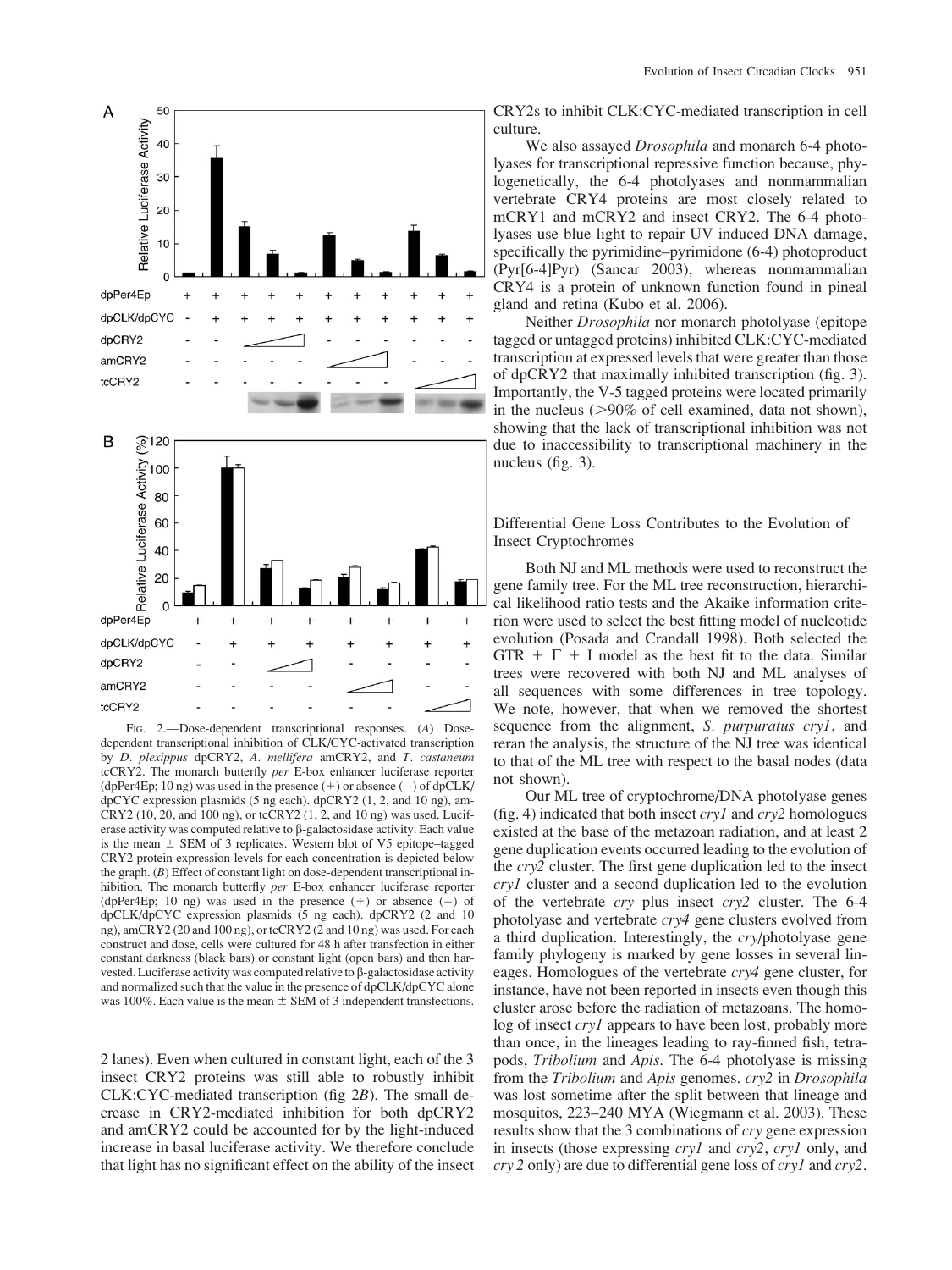

FIG. 3.—Neither Drosophila d6-4 photolyase nor D. plexippus dp6-4 photolyase repress CLK/CYC-mediated transcription. The monarch butterfly per E-box enhancer luciferase reporter (dpPer4Ep; 10 ng) was used in the presence (+) or absence (-) of dpCLK/dpCYC expression plasmids (5 ng each). dpCRY2-V5 (1, 2, and 10 ng), dp6-4 photolyase-V5/or untagged (1, 2, and 10 ng), or d6-4 photolyase-V5/or untagged (1, 2, and 10 ng) was used. Luciferase activity was computed relative to  $\beta$ -galactosidase activity. Each value is the mean  $\pm$  SEM of 3 replicates. Western blot of V5epitope–tagged protein expression levels for each concentration is depicted below the graph.

# CRY Repression of CLK:CYC-Mediated Transcription Is a Recent Evolutionary Innovation

We were interested in using this phylogeny to examine the functional evolution of DNA photolyase/cryptochrome gene family members' ability to repress CLK:CYC (BMAL1)-mediated transcription. We thus mapped this functional character onto the ML tree (fig. 4). The resultant character map revealed that all members of the vertebrate CRY plus insect CRY2 cluster possess this transcriptional repressor activity, with the exception of zCRY3 (Kobayashi et al. 2000). These results indicate that the ability to repress CLK:CYC (BMAL1)-mediated transcription, at least in the context of expression in cell culture and in the absence of PER, evolved from a photolyase-like ancestral gene that lacked this function (branch leading from Node A to Node B, fig. 4). These data provide a strong framework for further studies examining the functional evolution of transcriptional repressive activity by ancestral state reconstruction and expression of key nodes along the cryptochrome/photolyase gene tree.

# Novel Insect Clock Models

The discovery of insect CRY2 and its potent transcriptional inhibitory function challenges our *Drosophila*centric view of how circadian clocks work in different insects. Drosophila, which has the most well-studied circadian system in animals, lacks CRY2. Nonetheless, in the fly, CRY1 has more than 1 circadian function. The primary role of *Drosophila* CRY1 is to function as a blue-light photoreceptor that entrains the central clock in lateral neurons in brain (fig. 5, panel 1a) (Emery et al. 2000). But studies have also shown in peripheral tissues that *Drosophila* 

CRY1 functions both as a circadian photoreceptor and as a core clock component via a photoreceptor-independent mechanism (Krishnan et al. 2001; Vanchenko et al. 2001; Levine et al. 2002) (fig. 5, panel 1b). Overexpression ofCRY1 and PER in fly eyes represses CLK:CYC-activated transcription, suggesting that CRY1 can actually function as a transcriptional repressor of the circadian oscillator in peripheral clocks (Collins et al. 2006). This transcriptional repressive function of Drosophila CRY1 is dependent on coexpression of PER and does not occur in the lateral neuron clocks driving locomotor behavior. Thus, in flies, based on CRY1 alone, at least 2 different circadian clock mechanisms occur.

A novel type of circadian clock that could exist in nondrosophilid insects, based on the existence of 2 cry genes, is an ancestral clock in which both CRY1 and CRY2 are expressed in clock cells of the same species, revealing clock mechanisms characteristic of both flies and mice. The circadian clock found in the monarch butterfly exemplifies this type of clock mechanism (fig. 5, panel 2). In the butterfly, CRY1 functions primarily as a circadian photoreceptor, whereas CRY2 appears to function as a major transcriptional repressor of the core clock feedback loop (Zhu H, Yuan Q, Casselman A, Sauman I, Emery P, Reppert SM, unpublished data). It is also possible that peripheral clocks exist in the butterfly in which only CRY1 is expressed, where the protein could function as a photoreceptor and/ or perhaps as parts of a core clock mechanism (as in Drosophila), or in which only CRY2 is expressed so those clock cells would receive light input through CRY1 independent pathways (e.g., adult stemmata) (Briscoe and White 2005).

Perhaps the most curious types of insect clock mechanisms are ones in which only CRY2 is expressed, as in Apis and Tribolium, in which our functional data suggest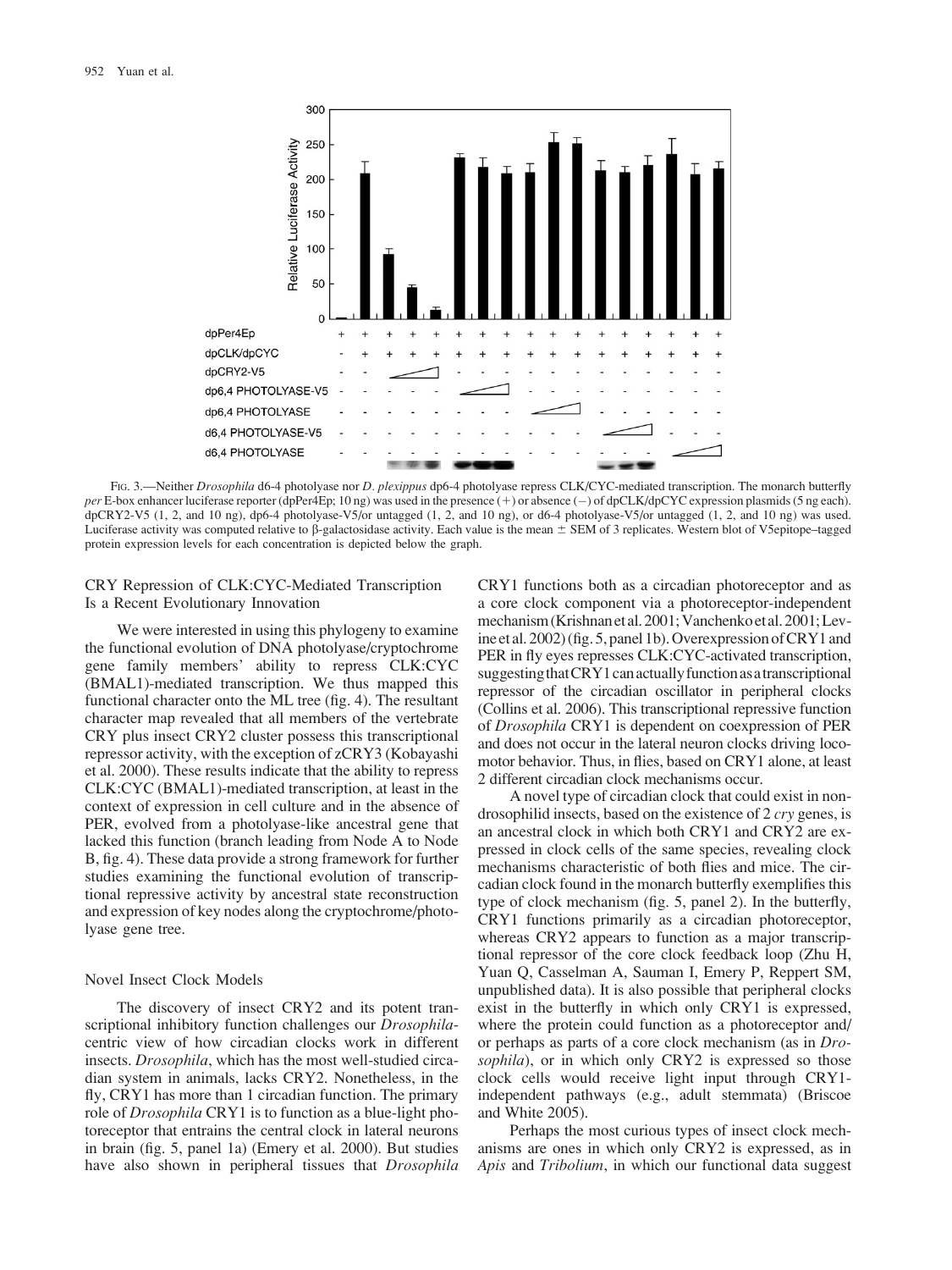

FIG. 4.—DNA photolyase/cryptochrome gene family tree. Tree shown is the result of a ML analysis using first + second nucleotide positions. Bootstrap values shown are based upon 500 ML bootstrap replicates determined using the GTR +  $\Gamma$  + I model with estimated gamma shape parameter = 0.889 and proportion of invariant sites = 0.1062. GenBank accession numbers for sequences are provided in supplementary table S1 (Supplementary Material online). Orange squares indicate the ability to repress CLK:CYC- or CLK:BMAL1-mediated transcription in cell culture. Blue squares indicate proteins, which have been shown to lack this ability in cell culture. The branch along which a repressor type (node B) cryptochrome evolved from a nonrepressor 6-4 photolyase-like ancestral gene (node A) is indicated by a thick black line. The  $xcry4$  sequence shown was originally named  $cry1$  by Klein et al. (2002). We have renamed it here based upon its homology to other vertebrate cryptochrome 4 family members and previous use of the *cryl* name for a different Xenopus homolog.

that the protein could function as a core clock element; in further support of this contention in Apis is the finding that cry2 mRNA levels are rhythmically expressed over the circadian cycle in bee heads (Rubin et al. 2006). In both the bee and beetle, the loss of CRY1 strongly suggests that other modes of light input are used to entrain the circadian clock (fig. 5, panels 3a and b). For Tribolium, light input might act through opsin-based retinal and extraretinal photoreceptors (Gilbert 1994) to synchronize the clock via CRYindependent TIM degradation, as occurs, in addition to the CRY1-dependent pathway, in Drosophila (Stanewsky et al. 1998; Helfrich-Forster et al. 2002).

The circadian light-sensing situation in *Apis* is even more interesting as analysis of the honeybee genome has not revealed a TIM homolog (fig. 5, panel 3b) (Rubin et al. 2006). This suggests a completely novel light input mech-

anism to the bee central clock. As bees possess both insectlike and vertebrate-like opsins (Velarde et al. 2005), whereas Drosophila possess only insect-like opsins, it is possible that bees rely exclusively on an opsin-based photoreceptor system (both retinal and extraretinal) to entrain their circadian clocks. Importantly, a novel putative lightsensitive organ was recently discovered in the third layer of the optic lamina of bumblebees, the ''lamina organ'' which expresses a UV and potentially other opsins (Spaethe and Briscoe 2005). The lamina organ may thus be a key extraretinal light input channel to the bee circadian clock.

It is possible that insect CRY2 may have a light-sensing function not detected by our S2 assay system. And, the central clock function of CRY2 remains to be determined in vivo. Tribolium, in which knocking down genes with RNA interference can be readily accomplished and which has a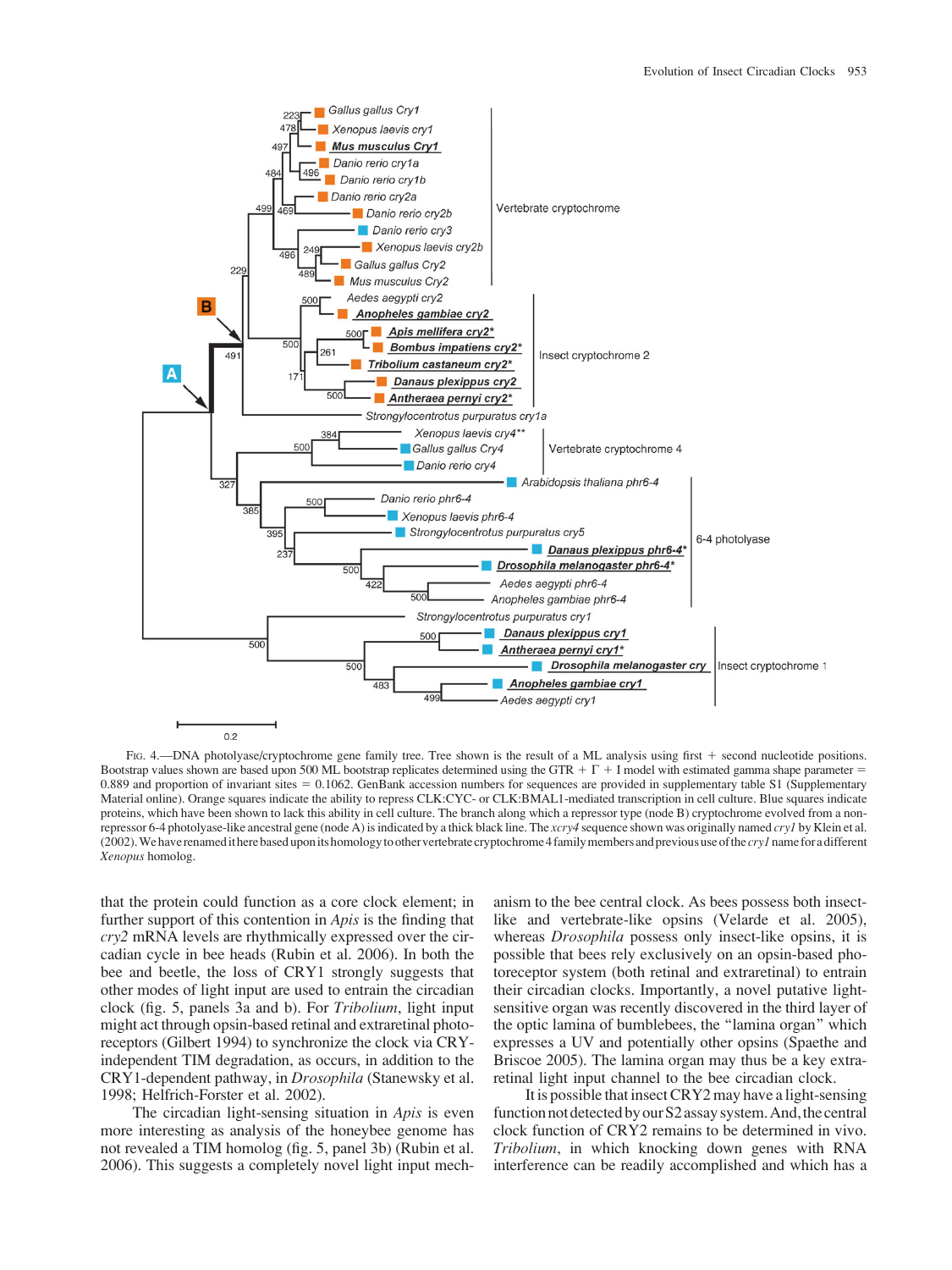

FIG. 5.—Insect clockwork models. With the existence of 2 functionally distinct CRYs in insects, 3 major types of clockwork models can be proposed. Type 1 (the *Drosophila* form) in which CRY1 only functions in the central brain clock as a circadian photoreceptor (panel 1a) or in peripheral clocks as both a photoreceptor and central clock component (panel 1b). Type 2 (the ancestral form apparent in the monarch butterfly) in which both CRY1 and CRY2 exist and function differentially within the clockwork. Type 3 in which only CRY2 exists and functions within the clockwork. In beetles, CRY2 acts as a transcriptional repressor of the clockwork and light input may be mediated through the degradation of TIM (panel 3a). In bees, which lack TIM, CRY2 acts as a transcriptional repressor and novel light input pathways (?) are used to entrain the clock (panel 3b).

genetically accessible genome (Wang et al. 2007), would seem to be the model organism for further clarifying in vivo a clockwork and/or photoreceptive function forinsectCRY2.

### Supplementary Material

Supplementary table S1 and figures 1 and 2 are available at Molecular Biology and Evolution online [\(http://](http://www.mbe.oxfordjournals.org/) [www.mbe.oxfordjournals.org/\).](http://www.mbe.oxfordjournals.org/)

## Acknowledgments

We thank Haisun Zhu, Johannes Spaethe, Amy Casselman, and Deborah Jaworski for experimental help and useful discussions, Aziz Sancar for the Drosophila 6-4 photolyase clone, and Dennis LaMothe for A. mellifera tissue. This work was supported in part by National Science Foundation grant IOB-0646060 (to A.D.B.) and National Institutes of Health grant R01 NS047141 (to S.M.R.).

## Literature Cited

- Briscoe AD, White RH. 2005. Adult stemmata of the butterfly Vanessa cardui express UV and green opsin mRNAs. Cell Tissue Res. 319:175–179.
- Chang DC, Reppert SM. 2003. A novel C-terminal domain of Drosophila PERIOD inhibits dCLOCK:CYCLE-mediated transcription. Curr Biol. 13:758–762.
- Collins B, Mazzoni EO, Stanewsky R, Blau J. 2006. Drosophila CRYPTOCHROME is a circadian transcriptional repressor. Curr Biol. 16:441–449.
- Emery P, So WV, Kaneko M, Hall JC, Rosbash M. 1998. CRY, a Drosophila clock and light-regulated cryptochrome, is a major contributor to circadian rhythm resetting and photosensitivity. Cell. 95:669–679.
- Emery P, Stanewsky R, Helfrich-Forster C, Emery-Le M, Hall JC, Rosbash M. 2000. Drosophila CRY is a deep brain circadian photoreceptor. Neuron. 26:493–504.
- Froy O, Chang DC, Reppert SM. 2002. Redox potential: differential roles in dCRY and mCRY1 functions. Curr Biol. 12:147–152.
- Froy O, Gotter AL, Casselman AL, Reppert SM. 2003. Illuminating the circadian clock in monarch butterfly migration. Science. 300:1303–1305.
- Gilbert C. 1994. Form and function of stemmata in larvae of holometabolous insects. Annu. Rev. Entomol. 39:323–349.
- Griffin EA, Staknis A, Weitz CJ. 1999. Light-independent role of CRY1 and CRY2 in the mammalian circadian clock. Science. 286:768–771.
- Guindon S, Gascuel O. 2003. A simple, fast, and accurate algorithm to estimate large phylogenies by maximum likelihood. Syst Biol. 52:696–704.
- Guindon S, Lethiec F, Duroux P, Gascuel O. 2005. PHYML Online: a web server for fast maximum likelihood-based phylogenetic inference. Nucleic Acids Res. 33:557–559.
- Helfrish-Forster C, Edwards T, Yasuyamma K, Wisotzki B, Schneuwly S, Stanewsky R, Meinertzhagen JA, Hofbauer A. 2002. The extraretinal eyelet of Drosophila: development, ultrastructure, and putative circadian function. J Neurosci. 22:9255–9266.
- Klein SL, Strausberg RL, Wagner L, Pontius J, Clifton SW, Richardson P, The Washington University EST Sequencing Group, The National Institutes of Health Xenopus Working Group. 2002. Genetic and genomic tools for Xenopus research: the NIH Xenopus initiative. Dev Dyn. 225:384–391.
- Kobayashi Y, Ishikawa T, Hirayama J, et al. (13 co-authors). 2000. Molecular analysis of zebrafish photolyase/cryptochrome family: two types of cryptochromes present in zebrafish. Genes Cells. 5:725–738.
- Krishnan B, Levine JD, Lynch MK, Dowse HB, Funes P, Hall JC, Hardin PE, Dryer SE. 2001. A new role for cryptochrome in a Drosophila circadian oscillator. Nature. 411: 313–317.